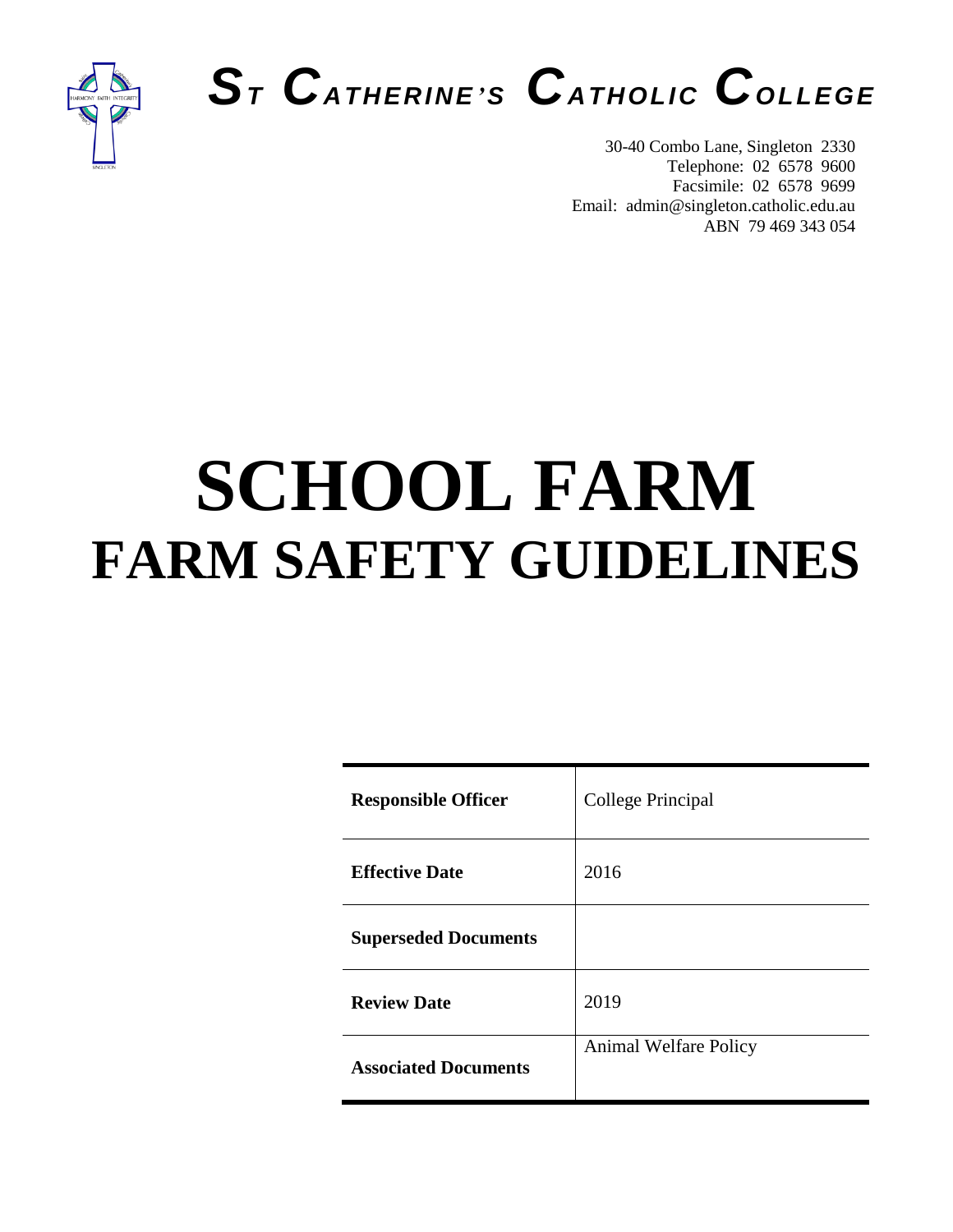## **SCHOOL FARM FARM SAFETY GUIDELINES**

#### **PREAMBLE**

The Australian agriculture and horticulture industries are viewed as having one of the highest rates of workplace accidents, in terms of its occupational health and safety performance. St Catherine's Catholic College, Singleton offers secondary education and training in agriculture and Primary Industries and is obligated by the *Work Health and Safety Act 2011* ensure that high standards of safety are maintained. In particular the School is obliged to ensure that:

- 1. Wheeled tractors are fitted with a protective cab or frame called "roll over protection structure" (ROPS)
- 2. Power driven machinery and equipment is securely guarded.
- 3. All pesticides and toxic substances used by employees and students are stored, handled, used and disposed of in a manner that does not create a risk to the health of others or degrades the environment and conform to WorkCover Safe Use and Storage of Chemicals (including Herbicides and Pesticides) in Agriculture: Code of Practice [\(http://www.workcover.nsw.gov.au/NR/rdonlyres/FEF9E6D2-5D36-](http://www.workcover.nsw.gov.au/NR/rdonlyres/FEF9E6D2-5D36-409D-A5DE-B38C1E48A98E/0/chemicals_in_agriculture_safe_use_storage_code_practice_0422.pdf) [409D-A5DE-](http://www.workcover.nsw.gov.au/NR/rdonlyres/FEF9E6D2-5D36-409D-A5DE-B38C1E48A98E/0/chemicals_in_agriculture_safe_use_storage_code_practice_0422.pdf)[B38C1E48A98E/0/chemicals\\_in\\_agriculture\\_safe\\_use\\_storage\\_code\\_practice\\_0422.pdf\)](http://www.workcover.nsw.gov.au/NR/rdonlyres/FEF9E6D2-5D36-409D-A5DE-B38C1E48A98E/0/chemicals_in_agriculture_safe_use_storage_code_practice_0422.pdf)
- 4. Appropriate and serviceable personal protective equipment is provided to undertake work on farms in a safe manner.
- 5. Materials manual handling procedures are developed and followed so that the risk of injuries is reduced when handling livestock, machinery and products.

| TR ÆCI<br>------- |  |  |  |
|-------------------|--|--|--|
|                   |  |  |  |

2.1 Legislation requires employers/managers to implement a risk management approach to health and safety hazards in all workplaces including farms.

2.2 The underlying principles of risk management relates to:

- (i) Identifying Hazards
- (ii) Assessing Risks and
- (iii) Controlling Risks

2.3 These principles also underpin best practice in Agricultural Occupational Health and Safety management within the school by:

- (i) Defining practicable, feasible and sustainable safety solutions
- (ii) Evaluating emerging technology
- (iii) Perceived economic impact of injury/illness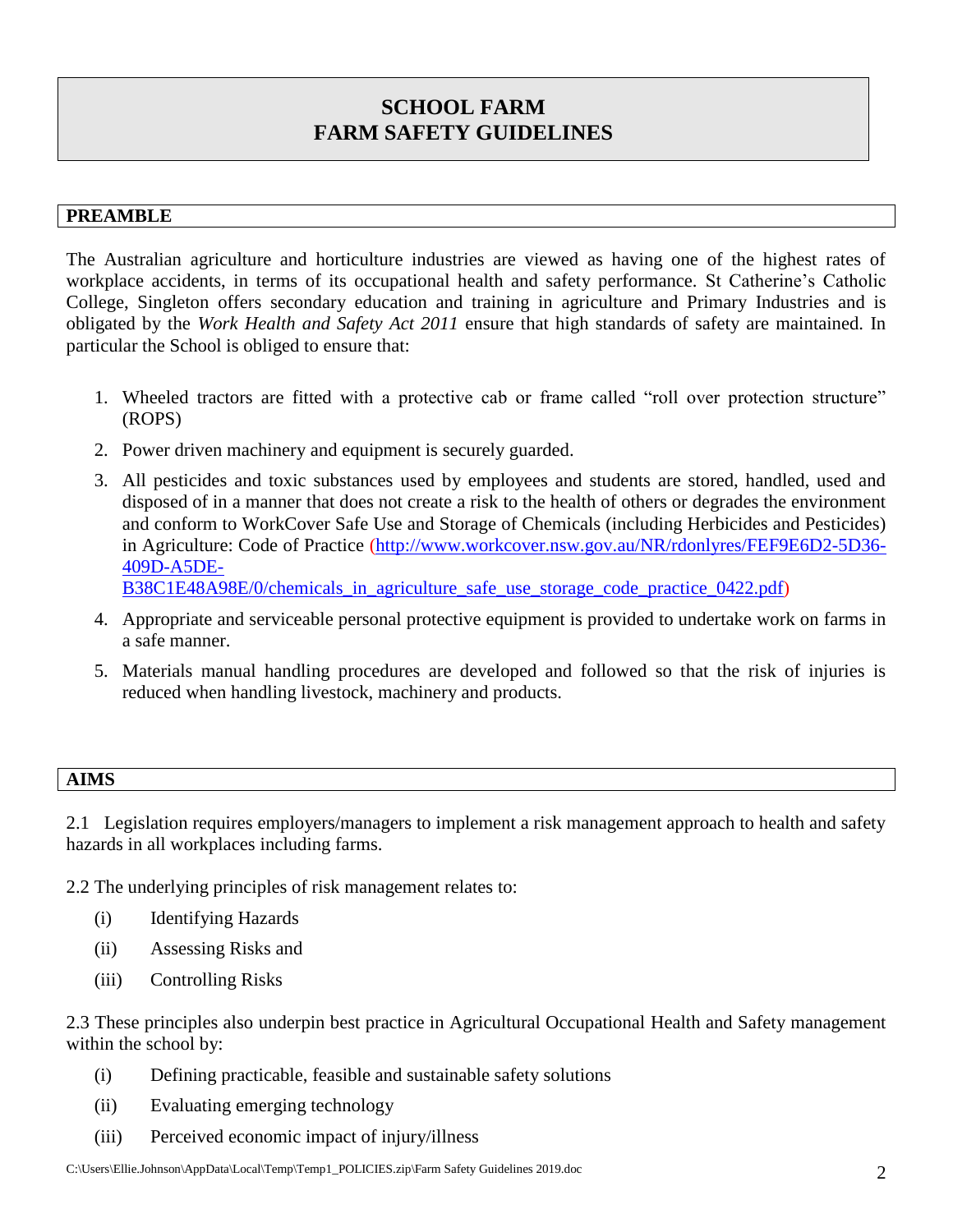- (iv) Consult with farm staff and advisers
- (v) Availability of relevant WHS training and management resources
- (vi) Establish and maintain procedures for identifying WHS hazards, assessing risks and maintaining the most appropriate control measures.
- (vii) Establishing and maintaining an WHS Induction and training program
- (viii) Establishing and maintaining procedures for dealing with WHS emergencies on the farm.

#### **RESPONSIBILITIES**

3.1 Current government legislation, Australian Standards, Codes of Practice and St Catherine's Policies and Procedures set out responsibilities in respect of aspects of farm safety. The most general are:

- (i) *Work Health and Safety Act 2011* this identifies responsibilities of the employer, managers and supervisors of the employer, for the health, safety and welfare of staff and the health and safety of non-employees (students, members of families of staff, etc.). The School is required to ensure the health and safety of staff and students and to provide instruction, training, supervision, information and safe systems for work.
- (ii) St Catherine's commits to the conformity with legislation about occupational health, safety and welfare to those established good practices, and this document provides general guidance to staff throughout the school concerning their individual and managerial responsibilities.
- (iii) All students will be inducted to the farm covering the specific skills that they will be using for that unit.
- (iv) A training register will be kept where students are carrying out hazardous tasks such as tractor driving, handling chemicals and handling large livestock such as cattle.
- (v) **For Primary Industry students only:** A specific skill checklist for tractor use, fencing and handling cattle is included in the booklet and other areas such as chemical use are under development.

#### **PROCEDURES**

#### **1. Controlling hazards**

Wherever possible, the hazard should be eliminated, removed or overcome by engineering methods or operational strategies. Personal protective equipment should only be used as a second option.

#### **2. Occupational Health Accident/Injury Reports:**

Managers must also remember that WHS legislation requires employers to record all accidents, injuries, incidents, hazards and workplace diseases and to report injuries to the Student Services.

#### **3. Tractor operations**

It is an offence to allow passengers of any age on a tractor, unless each passenger is sitting in a proper seat that has been shaped or fitted with a backrest so that the person will not slip out of the seat. Passengers also need adequate and convenient footrests and handholds.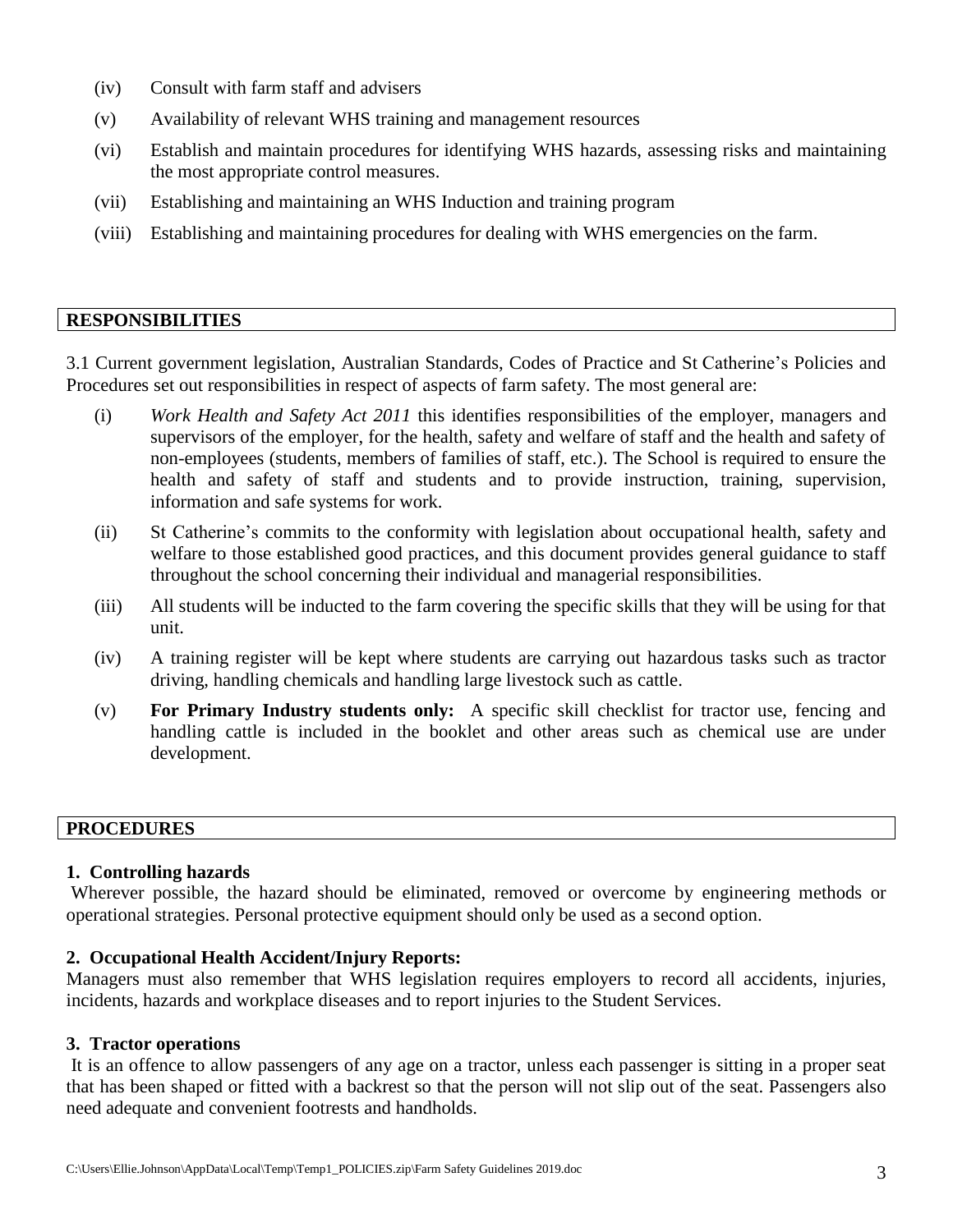#### **4. Injuries with animals**

Accidents/injuries when handling animals may be directly or indirectly caused by:

- (i) Poor design of yards, races or crushes leading to animals baulking and handlers becoming frustrated and stressed.
- (ii) Insufficient strength or choice of materials in the structure and in fittings, leading to breakage.
- (iii) Inappropriate gate latches and wrongly swung gates.
- (iv) Slippery surfaces or boggy conditions.
- (v) Poor lighting.
- (vi) Lack of escape routes for the handler.
- (vii) Lack of shade and water for stock and handlers.
- (viii) Obstructions and rubbish.

**4.4.1 NOTE:** See First Aid Procedures for further details in school handbook.

#### **FARM SAFETY**

The following is a practical guide dealing with major aspects of farm safety.

Farm work will involve undertaking a range of different tasks under a variety conditions in the course of a typical working day, and between seasons, and is often undertaken in physical isolation, requiring a higher level of WHS protection.

Farm workplaces and work processes are often less amenable to control e.g. climate, working with animals etc. Therefore WHS induction and training should be undertaken before new staff and students commence farm work.

#### **5.1 Workshop Safety:**

- 1. Wearing of earplugs or earmuffs, safety glasses/goggles must always be worn by anyone using power tools e.g. grinding or cutting etc.
- 2. Work or tool rests and guards must be fitted to equipment where appropriate.
- 3. Hand held tools should be maintained in good condition and regularly tagged and tested, and any tools that require repair must be reported to the farm hand.
- 4. Hand tools should be held correctly, used only for the purpose for which they were manufactured and in accordance with the manufacturers instructions.
- 5. Operators should always wear close fitting clothing including buttoned-up sleeve cuff, safety goggles or glasses, and earmuffs if the machinery is noisy.
- 6. Workbenches should be kept clean and tidy and not used for storage.
- 7. Floors should be clear of obstructions. Any oil, petrol or grease spills should be immediately cleaned up as a slippery surface could result in serious injury, and all incidents must be recorded.
- 8. Work areas should be well illuminated and ventilated and have a safe means of access and egress in the event of an emergency.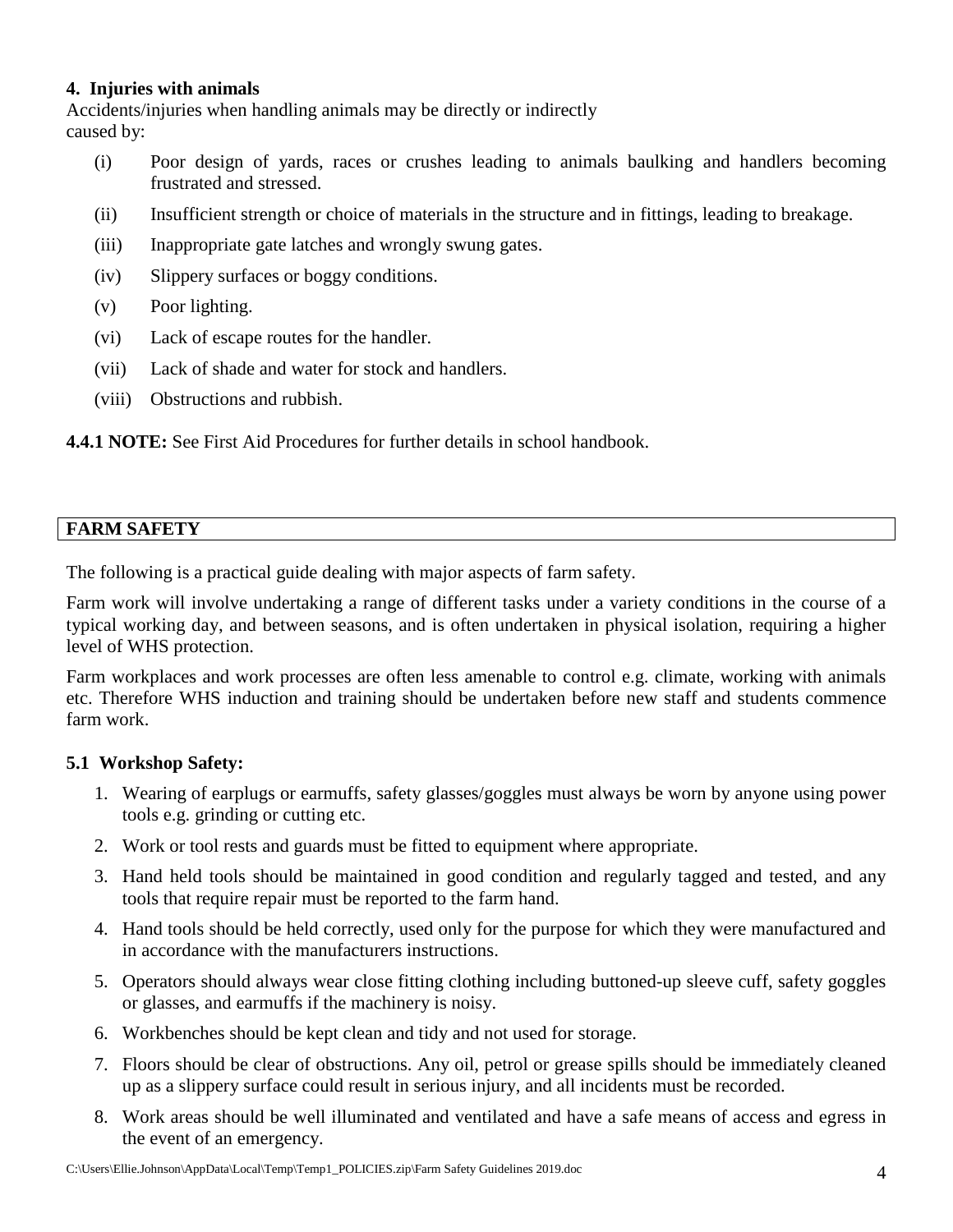- 9. Small quantities of fuel, oils, solvents, cleaning fluids, acids etc. should be stored in approved containers in a cool, well ventilated area, preferably out of, but adjacent to, the workshop. Larger quantities should be in a separate store away from other buildings.
- 10. All Pesticides and Chemicals are secured in a lockable cage with their associated MSDS's, which are kept in the farm office for easy access in case of an emergency or for class handling and storage information.

#### **5.2 Farm Machinery/Plant Safety:**

- 1. Operator training, including familiarisation with the manufacturer's operating instructions must be available for all new staff and students. Manuals will be found in the farm office.
- 2. Regular maintenance to minimise breakdowns and unscheduled field maintenance. Maintenance logs will be kept by the Primary Industries teacher and/or students.
- 3. Correct adjustment of machine controls while the machinery is stationary is carried out by the farmhand.
- 4. Lubrication and adjustment only while the machinery is stationary.
- 5. Guarding of all hazardous situations while the machinery is moving. If the machine can catch, cut, crush or strike it should be guarded.
- 6. Clearing blockages only when the machinery or equipment is stationary.
- 7. Use the recommended personal protective equipment.

#### **5.3 Electric Fences:**

If electric fences are not properly installed and constructed they can be dangerous. Before buying check with the retailer that the fence energizers conforms to AS3129, and if any doubt exists consult the supply authority.

The number of fatalities from electric fences is low, and that contact with the fence results in a relative harmless shock, however, other effects such as ventricular fibrillation can be life threatening. Ventricular fibrillation is when the heart becomes irreversible uncoordinated and fails to pump blood, resulting in a fatality. If a person is shocked by the electric fence and is exhibiting symptoms of chest pain, dizziness, nausea rapid heartbeat or shortness of breath call for an ambulance immediately.

Any person who experiences an electric shock should be referred for an ECG as soon as possible.

Caution also needs to be taken to address the secondary effects of the fence contact, such as someone falling, jerking back or hitting someone else.

The fence must be adequately sign posted.

When students are working in the vicinity of the electric fence on the farm, it is advised that the fence be turned off when classes are being conducted in the area of the fence. Please refer to Safe Work Method Statement for Electric Fences.

Ensure that students receive adequate instruction and training regarding the hazard/risks associated with the electric fence.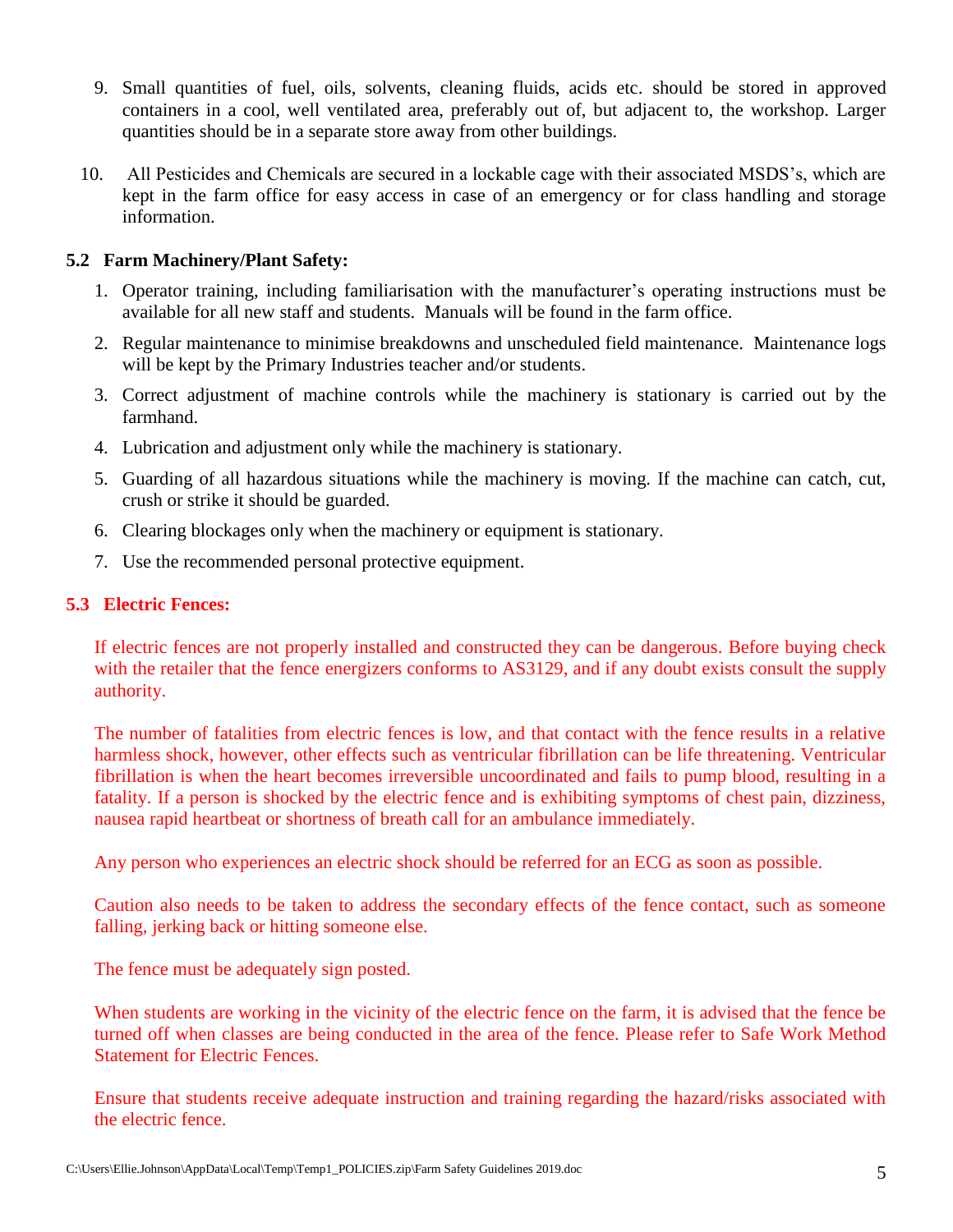When the electric fence is being maintained or accessed for maintenance the fence must be turned off using the lock out switch. Please refer to the Safe Work Method Statement for Maintaining an Electric Fence.

#### **5.4 Motor Vehicle Safety:**

It is prohibited for staff, students, visitors or children to travel on the back of a utility vehicle or open tray style truck or tractor at anytime.

#### **5.5 Tractor Safety, front-end loaders, forklifts:**

- 1. Ensure proper training and supervision for tractor drivers.
- 2. Ensure that only licenced persons operate tractors, front-end loaders and forklifts, and that licences be available on request.
- 3. Wear close-fitted clothing.
- 4. Ensure rollover protection (ROPS) structures are fitted.
- 5. Always sit on the seat when riding in the cabin or within the ROPS envelope of safety.
- 6. Never allow passengers to travel on the draw bar between the tractor and the towed machine.
- 7. Drive at speeds slow enough to retain control in case of the unexpected.
- 8. Reduce speed before turning or applying brakes.
- 9. Ensure that all power-take-offs are correctly guarded.
- 10. Do not leave the engine running when the plant equipment is in a confined space carbon monoxide is lethal.
- 11. Stop the engine before degreasing and refueling.
- 12. Do not work on or under a plant equipment while the engine is running.
- 13. Check that the power take-off is guarded.
- 14. Always back up tractor on steep slopes if the rear wheels slip or spin, abandon the attempt.
- 15. Drive carefully when near edges, ditches, embankments or depressions in the ground. Never drive close to the edge of a trench, ditch, dam or riverbanks.
- 16. Ensure the tractor's front wheels are kept on the ground by fitting towed attachments strictly in accordance with the manufacturer's instructions. Use drawbars fitted to tractor mounting points.
- 17. When pulling any bogged vehicle, it is better to use reverse gear and pull from a low hitch point at the front of the tractor, if one is fitted and hitched below the back axle. Pulling from the front will stop the tractor rearing over backwards. When pulling in reverse, use the lowest gear ratio.
- 18. If you get bogged and cannot back out, seek assistance.
- 19. Be careful of overhead power lines.
- 20. Constant exposure to loud noises can produce permanent hearing loss. Wear earplugs and earmuffs. Regular maintenance of the muffler helps keep noise down.
- 21. A tractor must be stationary when being mounted or dismounted.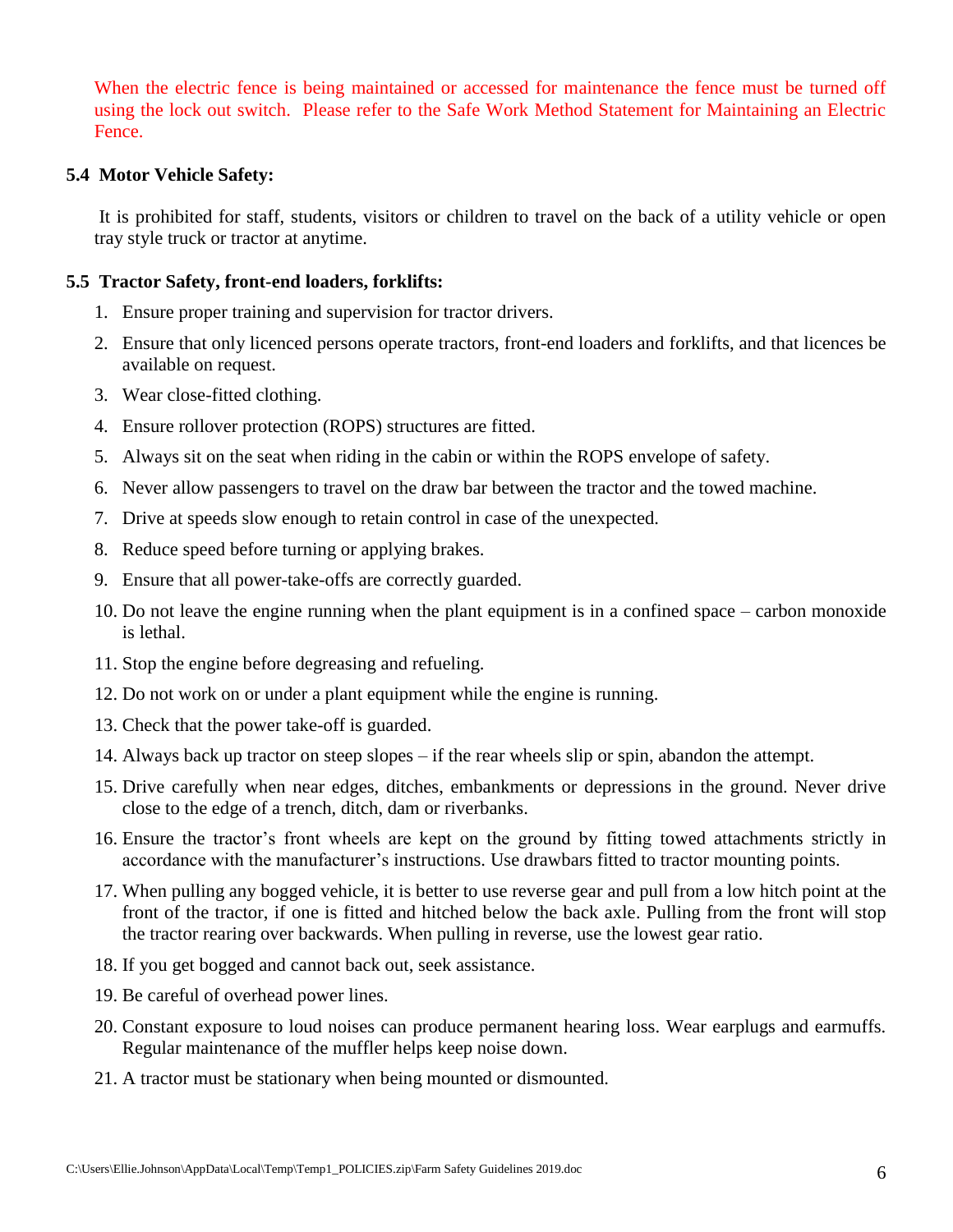- 22. Do not use the right side because you may accidentally release the brake; the right side is crowded with controls – brake pedal, foot throttle, hydraulic controls – and you may catch your clothing in them. Always mount and dismount facing the rear wheels.
- 23. Keep all guards in place.
- 24. Avoid improvised chocking when removing wheels use a widebase jack with adequate lifting ability.
- 25. Correct pressure can be obtained from the tyre fitment placard in the cabin or the side of the tyre.

Please refer to appendix 2 for skills checklist

#### **5.6 Spraying**

- 1. If you are spraying pesticides or herbicides, you must wear the equipment necessary to protect your eyes, skin and respiratory tract.
- 2. Appling chemicals to crops, orchards, pests and noxious weeds can be dangerous. Chemicals must be applied at the rates recommended by the manufacturer.
- 3. It is the responsibility of the supervising teacher to ensure that students fill out the pesticide log at the end of the lesson and conform to the Code of Practice.
- 4. All equipment must be cleaned and stored as per manufacturer recommendations.

#### **5.7 Hitching Implements Correctly**

- 1. Fit all the attachments according to the manufacturer's instructions.
- 2. Always use the draw bar, or the mounting points provided by the manufacturer, for attaching equipment. Do not use improvised methods.
- 3. Do not alter, modify or raise the height of the draw bar outside those adjustments made possibly by the manufacturer.
- 4. When the power implement's is attached to the tractor, be sure that all guards are in place before operating.
- 5. Do not attempt to adjust, or work on implements while they are in motion.
- 6. Do not use or attach implements unless the power shaft, or power take-off shaft is guarded.
- 7. Rotary slashers are particularly hazardous. They often have exposed blades, and may throw stones and hard objects. They are more dangerous if poorly maintained or not thoroughly checked before use, both to the operator and others working nearby.

#### **PERSONAL PROTECTIVE CLOTHING AND EQUIPMENT**

- 1. Steel toecap boots are to be worn where necessary. Students need to avoid open toe shoes, laces and poorly fitting boots or shoes.
- 2. Combination overalls or strong trousers and a long sleeved shirt
- 3. Hat applicable to the job and weather conditions, perhaps no brim in the winter and wide brim and neck shield in the summer
- 4. Leather gloves for handling sharp objects such as fencing wire.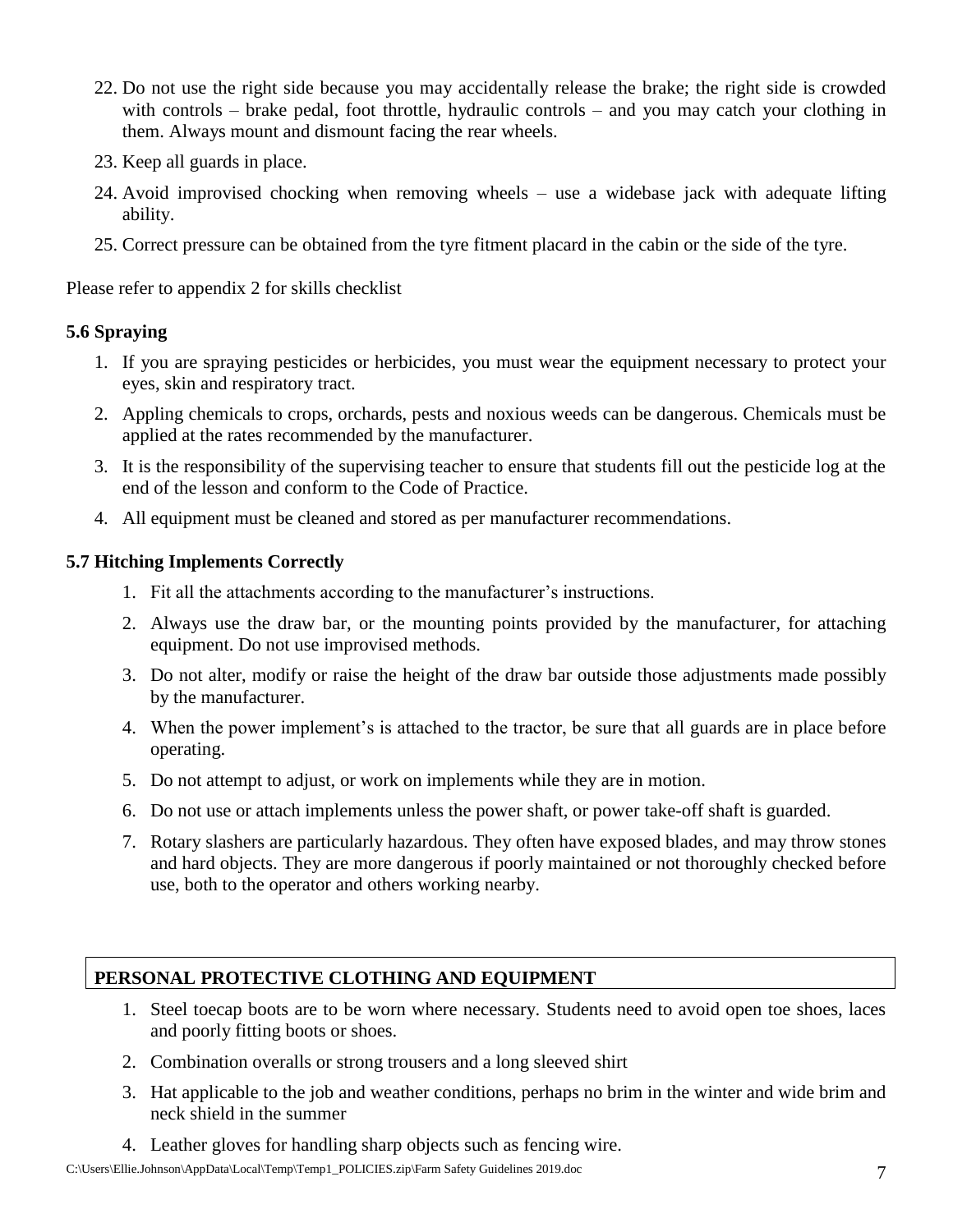- 5. For tractor work wear ear muffs as well if the tractor does not have good cabin insulation or if the transmission noise is excessive.
- 6. While operating a motorcycle, ATV, and ride-on-lawn mowers the wearing of a well fitted helmet, earmuffs/ear plugs and glasses/goggles must be worn at the time.
- 7. For horse riding wear appropriate boots, long trousers and a long-sleeved shirt plus an approved riding helmet.
- 8. Where Pesticides and hazardous chemicals are sprayed on the paddocks, full PPE gear is to be worn as requires in the MSDS.

#### **REDUCING EXPOSURE TO NOISE**

- 7.1 Wherever practicable, noisy machines should be replaced with less noisy machines.
- 7.2 Anyone who operates a tractor regularly without hearing protection will incur at least some hearing loss. All tractor drivers should protect their ears, either by wearing protective equipment or by fitting a noise insulated cab to the tractor.
- 7.3 If noise cannot be reduced at its source, there are ways of reducing human exposure by:
	- 1. Keeping noisy machinery away from people, for example, placing generators away from sheds and workshops.
	- 2. Placing acoustic screens between machinery and people.
	- 3. Enclosing machinery with sound reducing materials.
	- 4. Lining walls and ceilings with sound absorbent materials.
	- 5. Keeping people not involved in the noisy task away from noisy areas.
	- 6. Rotating employees and/or students to limit the length of time any person is exposed to noise.

#### **STORAGE**

#### **8.1 Chemicals:**

All hazardous substances and dangerous goods should be stored in their original containers, with their full labels and Material Safety Data Sheets. Particular products should be stored together, e.g. all herbicides together, all insecticides together, all pesticides together, etc.

- 1. The chemical storage shed should be suitably ventilated, kept securely locked and appropriately signed so its hazardous contents can be quickly identified.
- 2. A Material Safety Data Sheets Register is required for easy access in the case of contact or spillage and appropriate first aid, and making sure that MSDS's are not more than five years old. These are located in the farm office.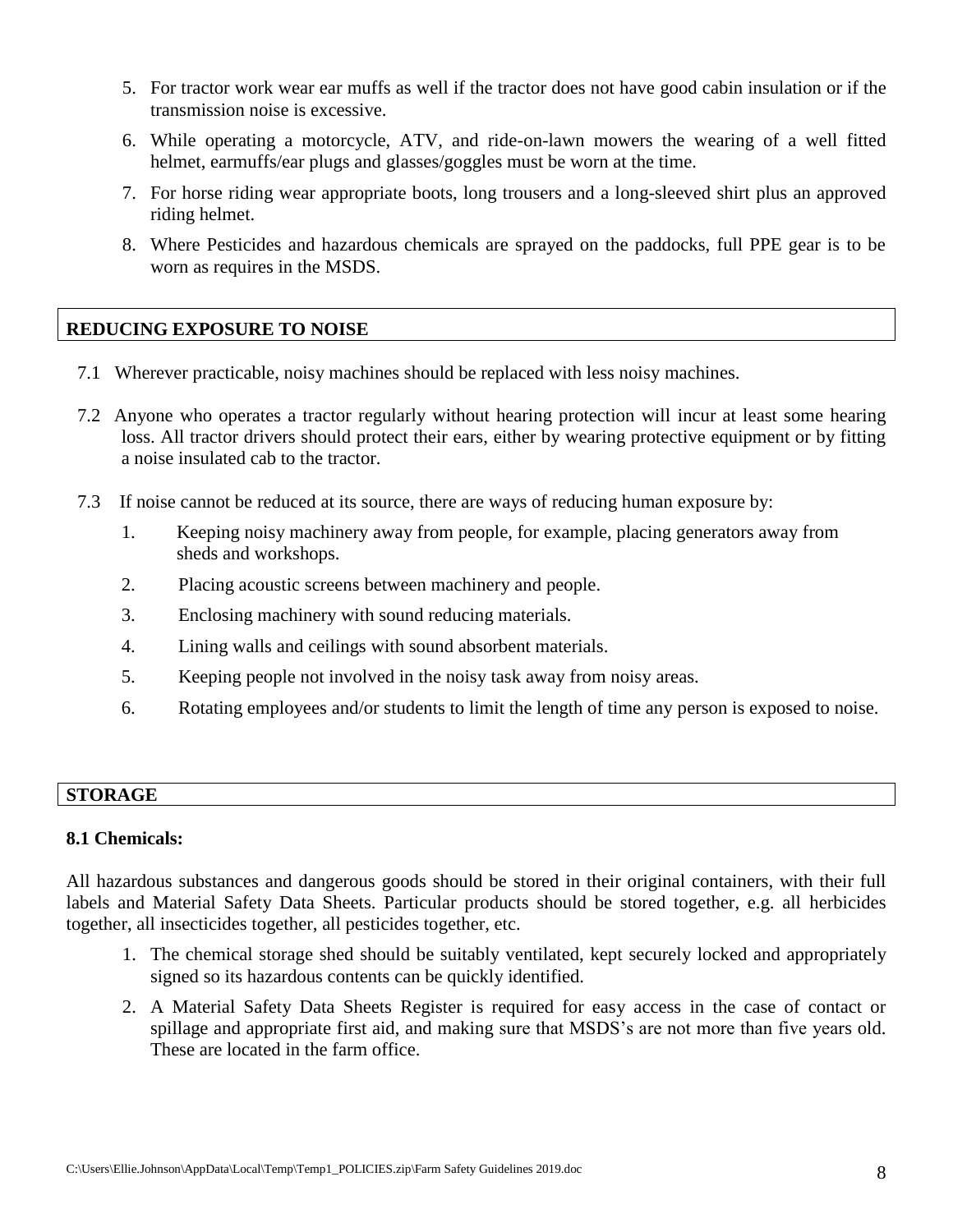#### **8.2 Hay and Fodder:**

Storing of hay and fodder is at risk from internal combustion and from external ignition sources. If hay is stored before it is properly cured then it can ignite spontaneously from internal combustion.

Care must be taken to ensure that all hay has less than about 18 per cent moisture before it is stored, hay sheds should be erected will apart from other farm buildings and fuel storage preferably downwind of them in case of fire.

#### **MANUAL HANDLING**

Codes of Practice for Manual Handling provide minimum standards of health and safety, in addition to the legislation. Codes of Practice sometimes refer to obligations imposed by an act of parliament or regulations. Failure to observe these obligations is an offence against the act or regulation, but they do provide explanation and advice about the prevention of hazards and may be taken into account in a prosecution.

Legislation governing manual handling generally creates an obligation on employers to ensure that plant and containers, work practices, and the working environment are all-safe, and without risk to health and safety – as far as is reasonably practicable.

Some general principles for reducing risks associated with manual handling are:

- 1. Minimize the lifting and lowering forces exerted.
- 2. Avoid the need for bending, twisting and reaching movements, and
- 3. Reducing pushing, pulling, carrying and holding.

Use lifting aids if possible.

- 1. Allow sufficient space for lifting in the right position and with correct posture and body movements.
- 2. Avoid obstructions when moving objects.
- 3. Wherever possible, the start and finish height of the load should be a suitable level above the floor, that is, between mid-thigh and shoulder height, preferably at about waist height.
- 4. The center of gravity of the load should be as close to you body as possible. A load is more difficult to lift or carry if it is not close to the body.
- 5. The back should not be twisted or bend sideway.
- 6. Lifting with one hand should be avoided.
- 7. If lifting has to be performed frequently or for prolonged periods, then the acceptable weight of the load rapidly diminishes.
- 8. Always consider your own body when handling stock and equipment and avoid putting yourself in a potentially dangerous situation, e.g. when blocking sheep in a race, use the outside of the leg rather than the inside, to reduce the likelihood of damage to the knee and pelvic area.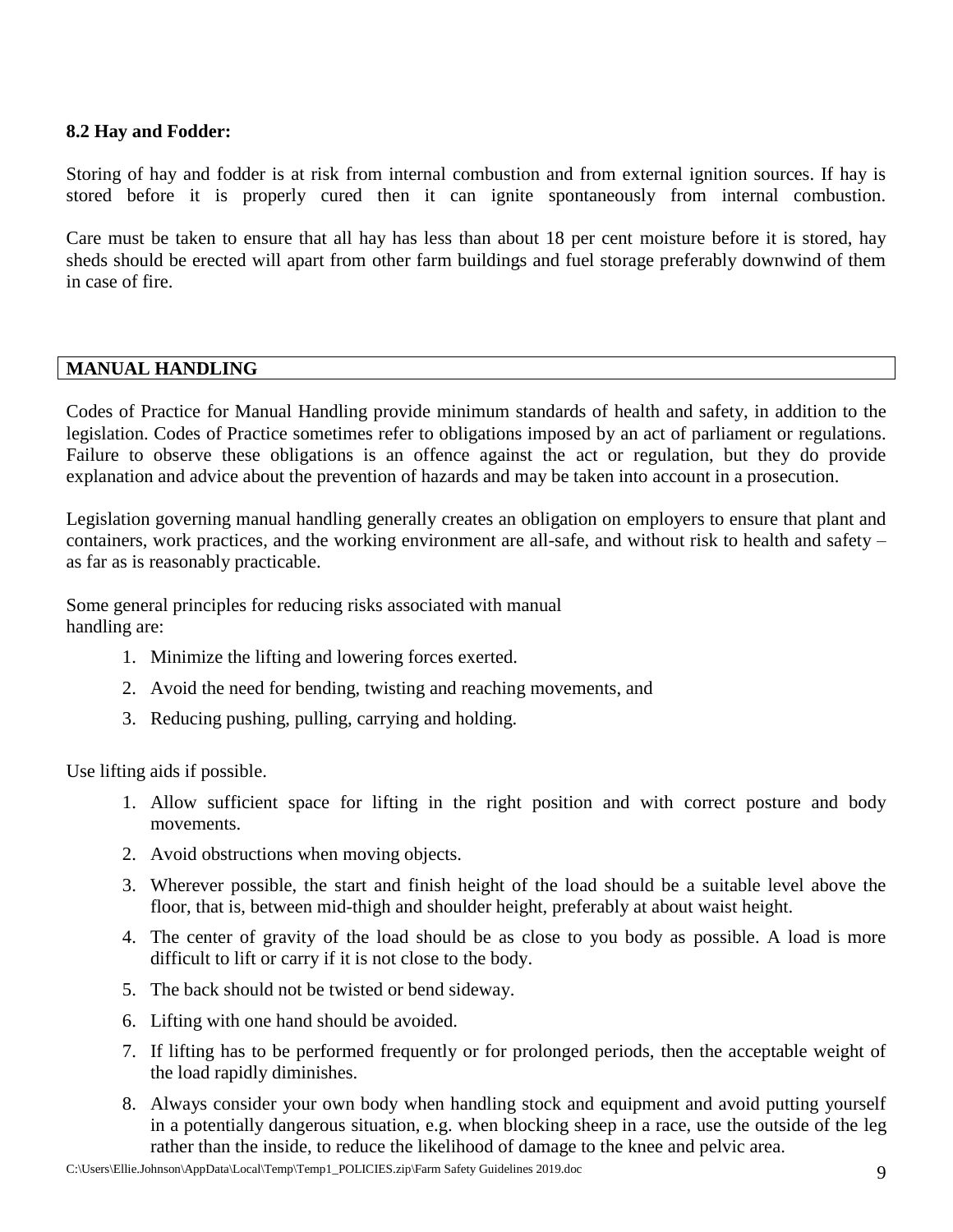#### **ANIMAL HANDLING**

#### **10.1 Training and induction:**

1. All students are to be inducted and undertake safety training prior to working with and in the cattle yards.

#### **10.2 Animal Management**

- 1. Cull any animal that exhibits a poor and dangerous temperament
- 2. All animals are to be polled or dehorned
- 3. Ensure yard structure is safe and strong. Remove any protrusions, rocks in yard and that gates are swung well.
- 4. Instruct students on safe areas of the yards and escape routes.
- 5. Instruct students on the principles of animal behavior including flight distance, point of balance. Be aware of signs of poor temperament such as position of head, tail, ears, pawing the ground and snorting.
- 6. Stock respond well to routine. Be consistent with entry and exit paths.
- 7. Be aware of stressing animals too much and release them before they hurt themselves.

NOTE: See Safe work method statement in the appendix for further information.

#### **10.3 Skill and equipment**

All equipment should be well maintained and electrical equipment needs to regularly tagged and tested as per school policy.

#### **10.4 Animal yards/pens: Hazards can include:**

- 1. Slippery ground or concrete in the forcing and drafting areas.
- 2. Nails or bolts projecting through posts, rails and gates.
- 3. Gate catches and gate hinges which project into the line of movement of animals and handlers.
- 4. Rough ground

It is the responsibility of all staff and students to minimize the hazards of yards. Regular inspections take place and an WHS assessment is carried as per the WHS policy.

#### **Animal Behaviour**

#### **Flight Zones**

Good animal handlers are calm, move quietly and are in control of themselves as well as the animals. Animal handlers soon learn to stand or move behind the shoulder of animals to move them forward and stand in front of animals to move them backwards. They need to be aware of the innate behaviour of animals and to predict their behaviour in high-risk situations, and a risk assessment is advised.

Two people need to work together at all times when handling cattle. Supervision by the farmhand or teacher is compulsory.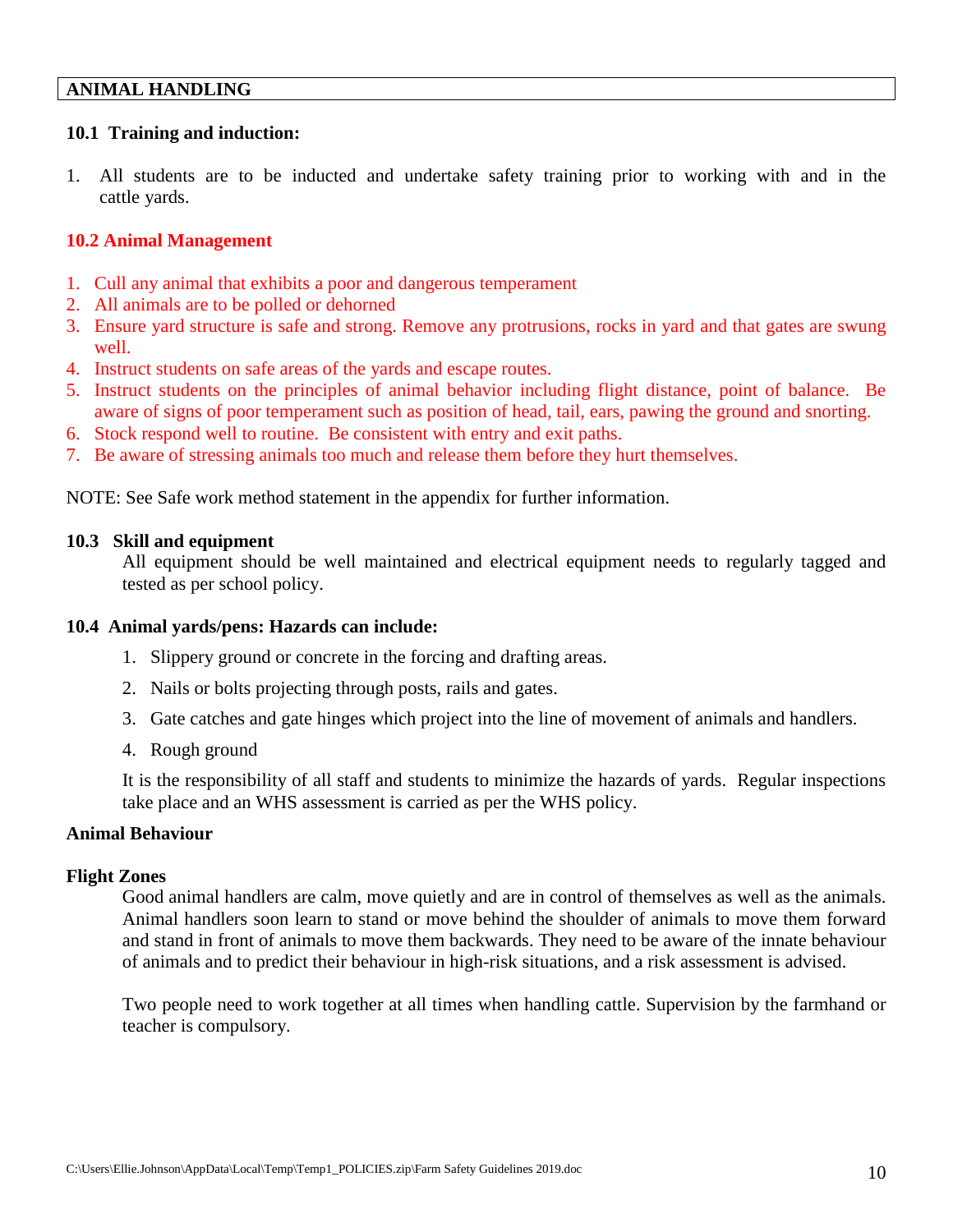The innate behaviour of animals often creates high-risk situations when handling:

- 1. Animals in close proximity, as in yards, stables or when confined on a truck.
- 2. Entire males, especially bulls, rams, and stallions.
- 3. Animals during mating and parturition.
- 4. Animals in isolation.
- 5. Animals using inadequate facilities and equipment or in overcrowded yards.
- 6. Animals when with inexperienced or uncoordinated animal handlers.

#### **Specific examples of high-risk situations are:**

- 1. Standing between a cow and her calf.
- 2. Standing immediately behind a cow being milked for the first time.
- 3. Children hand-feeding farm animals.

#### **Cattle Handling Basics:**

Improvement in animal production and safety will come about when animals are made maneuverable by early training and quiet handling. Good facilities and fencing will assist in this training. A basic rule for handling cattle is to work them steadily and quietly.

Because of cattle's restricted vision, always approach at an angle, never directly from the front or the rear. Speak to the animal as you approach so as not to startle it.

- 1. The first contact with the steer should be on the shoulder or neck, rubbing rather than patting.
- 2. A handler's actions around a steer will influence a steer's reactions.
- 3. Handling equipment should be checked thoroughly and regularly to ensure that they are all, especially the:
	- a) Leads, without knots
	- b) Good working clips
- 4. Quality kid gloves to prevent burns and reduce bruising to the hand if much rope work or extensive riding is planned

#### **10.5 Record keeping**

All school work under the Animal welfare guidelines for farm, class and experimental use. The Agriculture Department is responsible for recording any activities carried out with the animals on the farm.

Any husbandry activity that is carried out during class time is the responsibility of the teacher to ensure that the activity is recorded.

It is the teachers' responsibility to ensure that they are working within the guidelines of our Animal Welfare Policy.

If any vaccination, backling or drenching takes place the pesticide/herbicide log must be completed as per the Code of Practice specified by WorkCover' "The Safe Use and Storage of Chemicals (including Herbicides and Pesticides) in Agriculture".

The flock and herd records are to be maintained by the teacher and stored.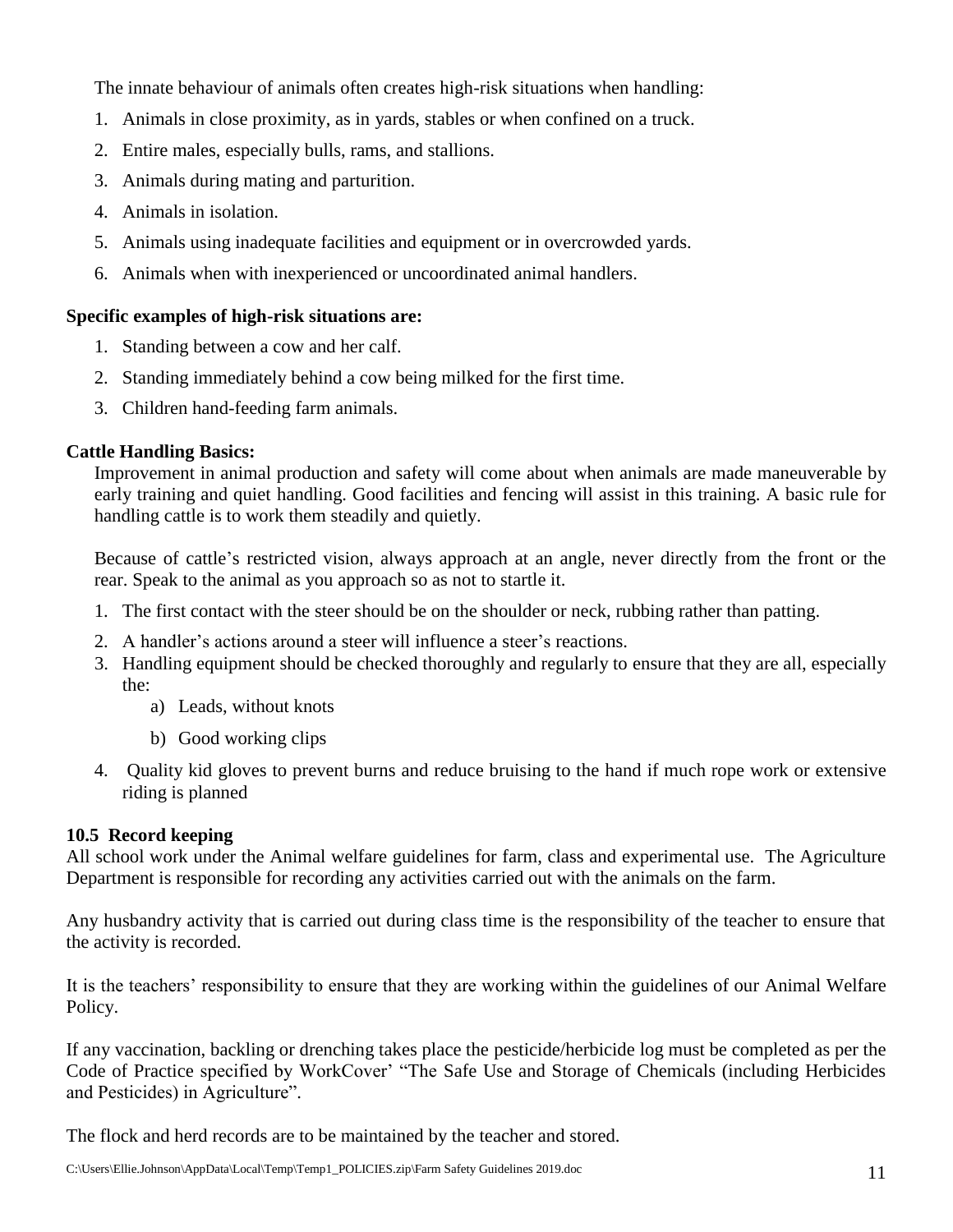#### **FURTHER INFORMATION**

**Australian Centre for Agricultural Health and Safety, Farmsafe, Managing Farm Safety Training** PO Box 256 MOREE NSW 2400 Phone: (02) 6752 8210 Fax: (02) 6752 6639 www.farmsafe.org.au www.acahs.med.usyd.edu.au

#### **RIST NSW**

(Rural Industries Skills Training) Locked Bag 23 ORANGE NSW 2582 Phone: (02) 6226 5222 Fax: (02) 6226 5225 FarmBi\$ Rural Assistance Authority Locked Bag 23 Orange NSW 2800 Phone: (02) 6391 3000 Fax: (02) 6391 3098 www.raa.nsw.gov.au Child Safety on Farms P.O. Box 832 Toowoomba Qld. 4350 [www.wildland.com.au/giddy](http://www.wildland.com.au/giddy)

#### **WorkCover NSW**

General Inquiries Phone: 13 10 50 www.workcover.nsw.gov.au

Rural Safety Hotline Phone: 1800 300 377 Last Update: June 23, 2003 15 NSW Farmers Association Head Office and Industrial Relations GPO Box 1068 Sydney NSW 2001 Phone: (02) 1300 794 000 www.nswfarmers.org.au www.findnsw.com members@nswfarmers.org.au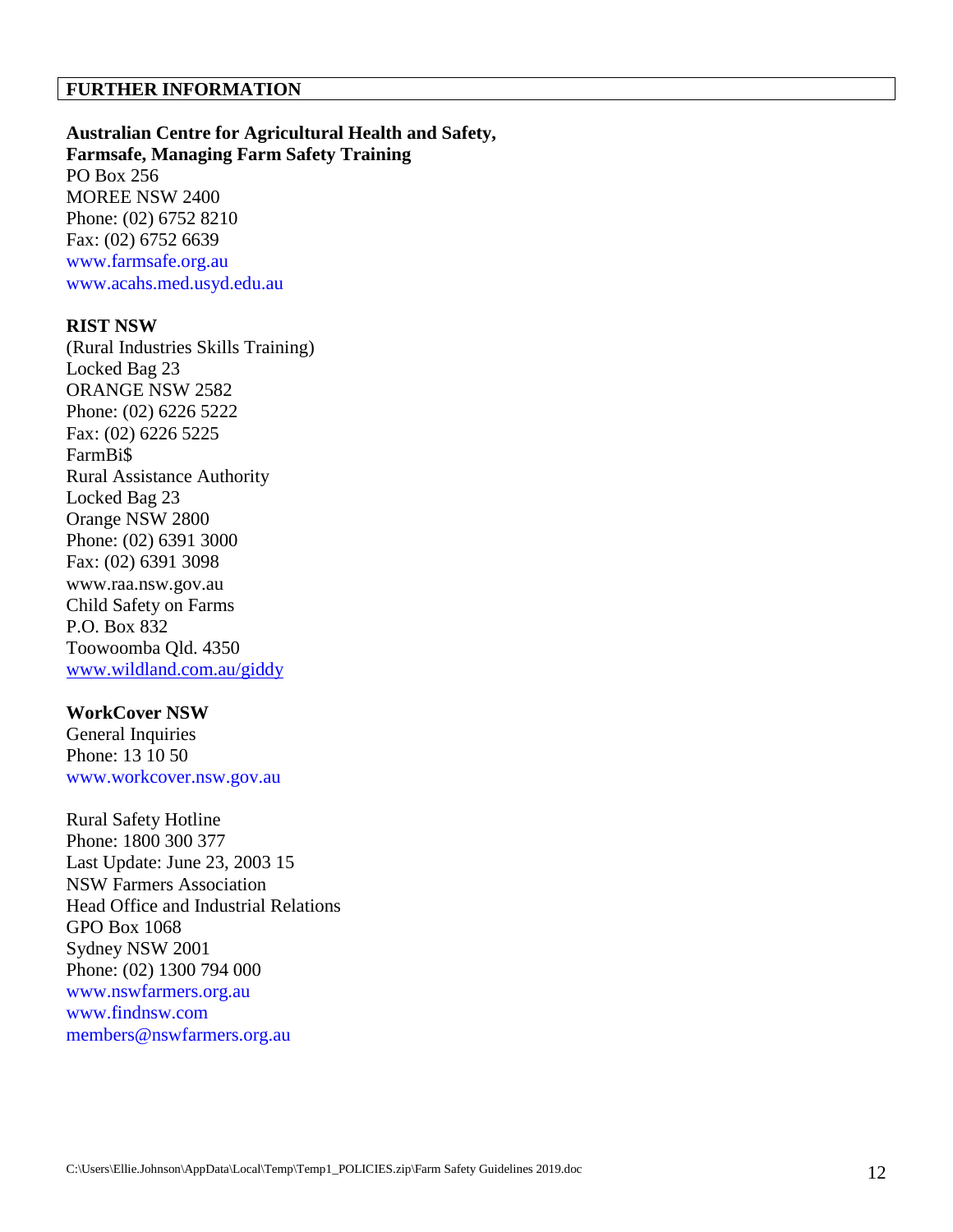#### **PRIMARY INDUSTRIES COURSE Appendices**

- 1. Livestock Safe Work Method Statement
- 2. Tractor skills checklist

| <b>Student Name:</b>               |                   | Year:     |  |  |  |
|------------------------------------|-------------------|-----------|--|--|--|
| <b>Clothing</b>                    | <b>Developing</b> | Competent |  |  |  |
| Short sleeves or buttoned cuffs    |                   |           |  |  |  |
| Trousers that don't drag on ground |                   |           |  |  |  |
| Skid resistant soled boots         |                   |           |  |  |  |
| Hat                                |                   |           |  |  |  |
| No loose clothing                  |                   |           |  |  |  |

| <b>Daily Service of a Tractor</b>                    | <b>Developing</b> | Competent |
|------------------------------------------------------|-------------------|-----------|
| Perform a pre-start safety check                     |                   |           |
| Ensure that tractor is on level ground               |                   |           |
| Visually check tractor                               |                   |           |
| State reasons for maintaining oil                    |                   |           |
| Check engine oil level                               |                   |           |
| Report on oil level                                  |                   |           |
| Check cooling system                                 |                   |           |
| Report on cooling system                             |                   |           |
| Check pre cleaner for cleanliness                    |                   |           |
| Check air filter for cleanliness                     |                   |           |
| State method of cleaning air filter                  |                   |           |
| Report on cleanliness of air filter                  |                   |           |
| Check fuel level                                     |                   |           |
| State type of fuel used                              |                   |           |
| State reasons for maintaining appropriate fuel level |                   |           |
| Report on fuel level                                 |                   |           |
| Check tyre pressure                                  |                   |           |
| Report on tyre pressure                              |                   |           |
| State the importance of a daily tractor service      |                   |           |
| State one safety feature of a pre-start check        |                   |           |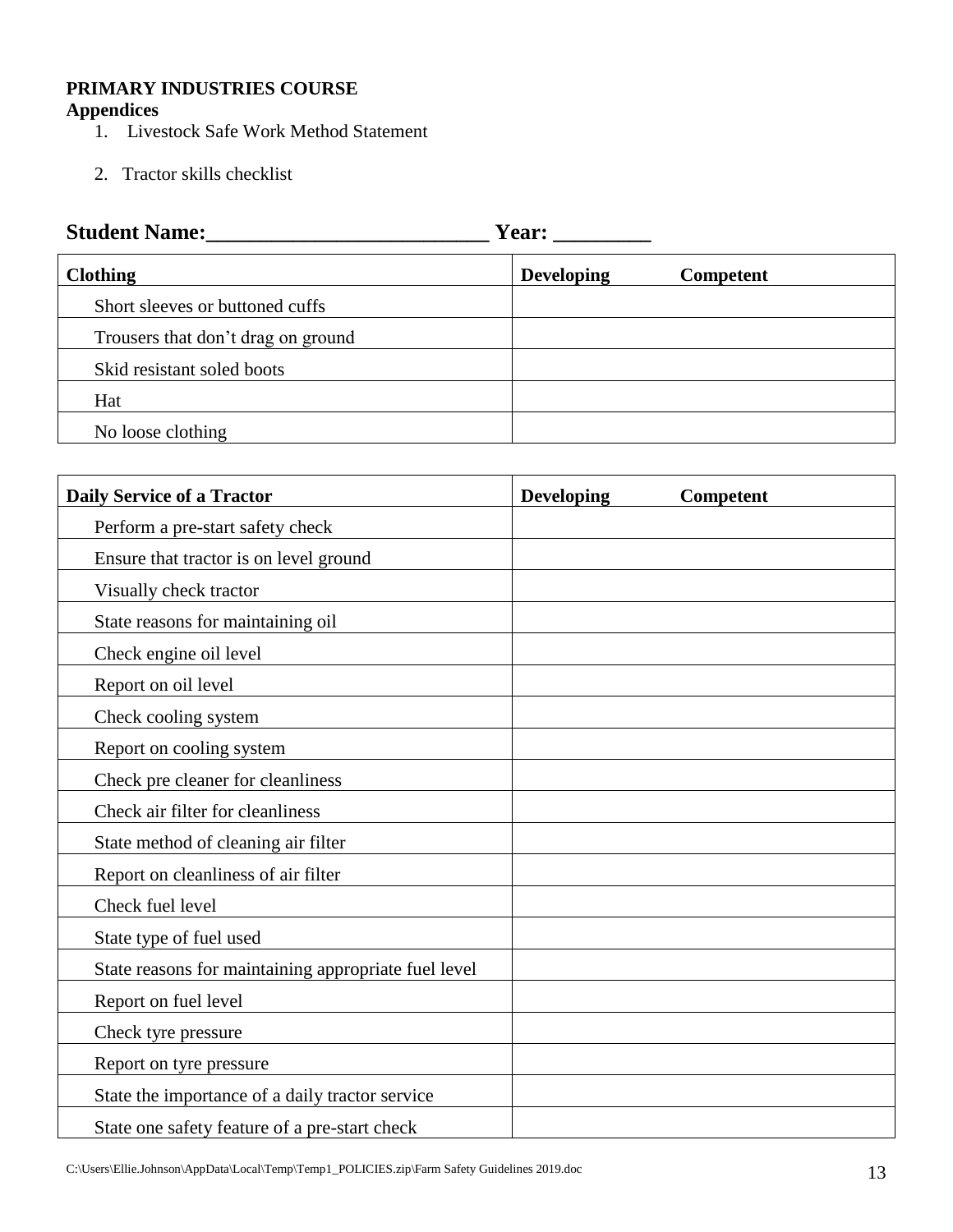| Drive a Tractor a) Start and move off              | <b>Developing</b> | <b>Competent</b> |
|----------------------------------------------------|-------------------|------------------|
| 3 point mount                                      |                   |                  |
| Identify controls and instruments                  |                   |                  |
| Describe function of controls and instruments      |                   |                  |
| Describe the correct use of operator controls      |                   |                  |
| Place tractor in neutral                           |                   |                  |
| Ensure park brake is on                            |                   |                  |
| Ensure " stop button" is in                        |                   |                  |
| Observe immediate area for hazards                 |                   |                  |
| Depress clutch fully                               |                   |                  |
| Glow diesel tractor                                |                   |                  |
| start tractor                                      |                   |                  |
| Check gauges and warning lights                    |                   |                  |
| Engage range and gear                              |                   |                  |
| Release park brake without moving tractor          |                   |                  |
| Release clutch slowly to avoid jerking or stalling |                   |                  |
| Drive downhill                                     |                   |                  |
| Drive uphill                                       |                   |                  |
| drive around tight corners                         |                   |                  |
| Drive across a slope                               |                   |                  |
| Park tractor in a safe position                    |                   |                  |

| b) Reversing to an implement                     | <b>Developing</b> | <b>Competent</b> |
|--------------------------------------------------|-------------------|------------------|
| Position tractor square on to the implement      |                   |                  |
| Reverse at slowest speed in lowest range         |                   |                  |
| When in position depress clutch and apply brakes |                   |                  |
| Apply park brake                                 |                   |                  |
| Disengage reverse gear and release clutch        |                   |                  |

| c) Stopping and Parking                  | <b>Developing</b> | Competent |
|------------------------------------------|-------------------|-----------|
| Use throttle, then clutch and footbrakes |                   |           |
| Disengage gears and PTO                  |                   |           |
| Apply park brake                         |                   |           |
| Lower any hydraulic equipment            |                   |           |

C:\Users\Ellie.Johnson\AppData\Local\Temp\Temp1\_POLICIES.zip\Farm Safety Guidelines 2019.doc 14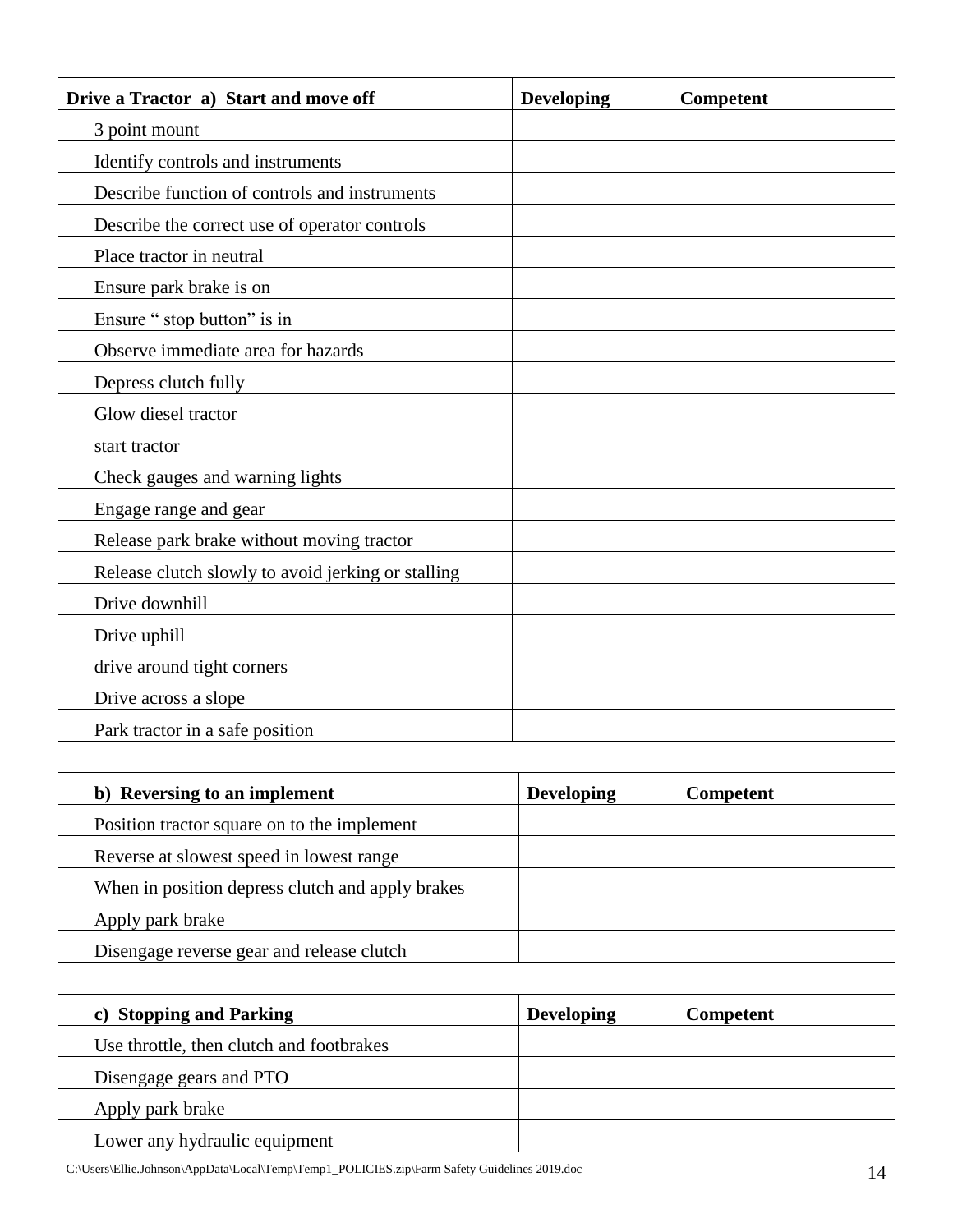| Safely lower and park the front end loader                                                  |  |
|---------------------------------------------------------------------------------------------|--|
| Operate fuel cut off                                                                        |  |
| Switch of ignition                                                                          |  |
| Remove key                                                                                  |  |
| Describe the reasons for the process of parking a<br>tractor fitted with a front end loader |  |
| 3 point dismount                                                                            |  |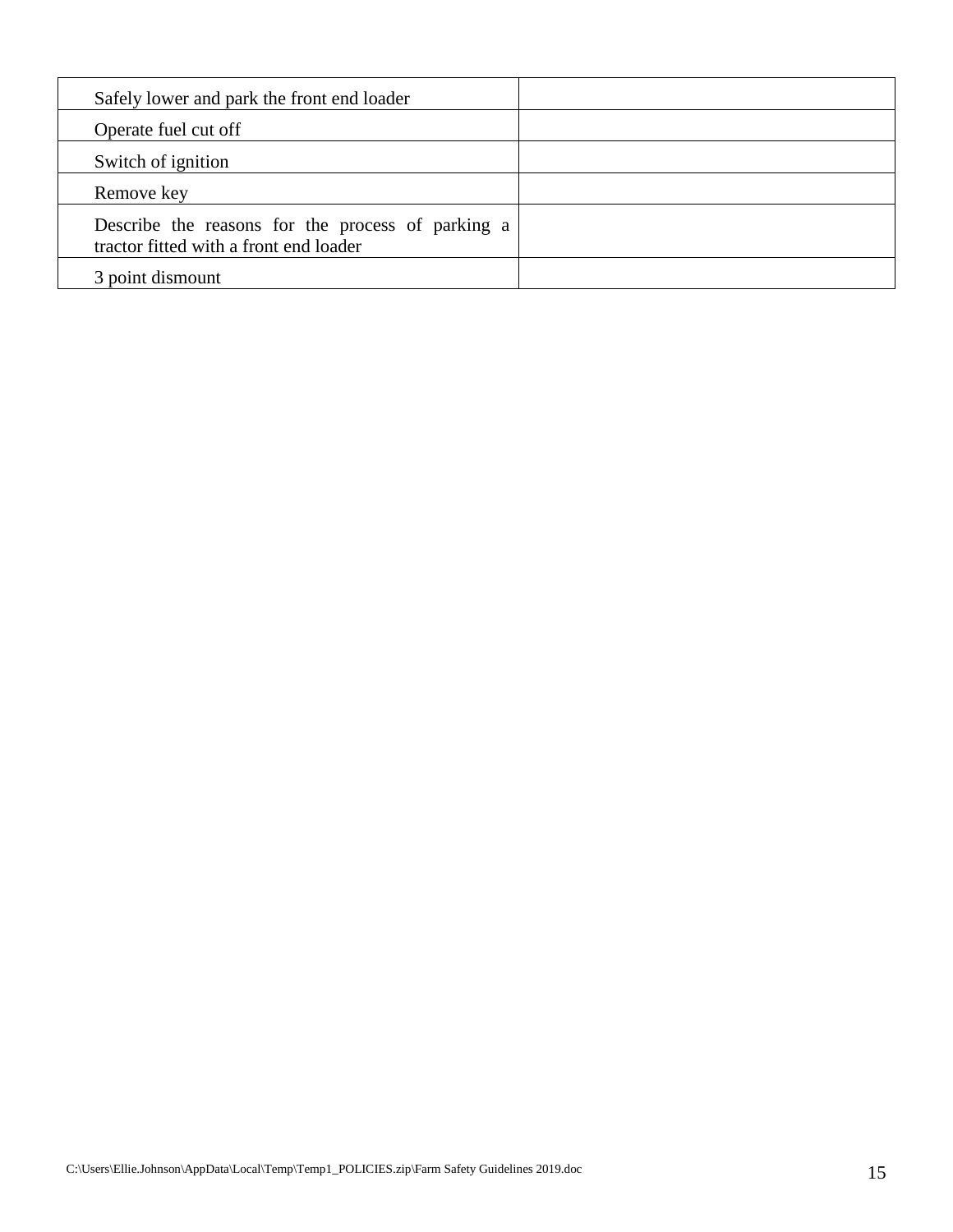| <b>Attach and Remove three point linkage</b>                                   | <b>Developing</b><br>Competent |
|--------------------------------------------------------------------------------|--------------------------------|
| Describe the hazards associated with attaching 3 point<br>linkage              |                                |
| Check that drawbar does not interfere with implement                           |                                |
| Align draft links with implement                                               |                                |
| Extend top linkage equally from both ends                                      |                                |
| Connect left linkage arms and secure with pin                                  |                                |
| Connect right linkage arm, adjust using crank<br>adjustments or moving tractor |                                |
| Connect top link                                                               |                                |
| Safety when connecting                                                         |                                |
| Adjust stabilisers to suit work position                                       |                                |
| Adjust stabilisers to suit transport position                                  |                                |
| Describe the role of 3 point linkage stabilisers                               |                                |
| Level implement from front to rear by adjusting top<br>link                    |                                |
| Level implement from side to side by adjusting lift<br>linkages                |                                |
| Secure levelling devices after levelling                                       |                                |
| Raise and lower implement                                                      |                                |
| Stop engine, apply park brake, and put all gears into<br>neutral               |                                |
| Disconnect implement in correct sequence                                       |                                |
| Store implement                                                                |                                |
| Store top link, linkage pins and bushes                                        |                                |
| Describe another method of hitching: Top, left, right.                         |                                |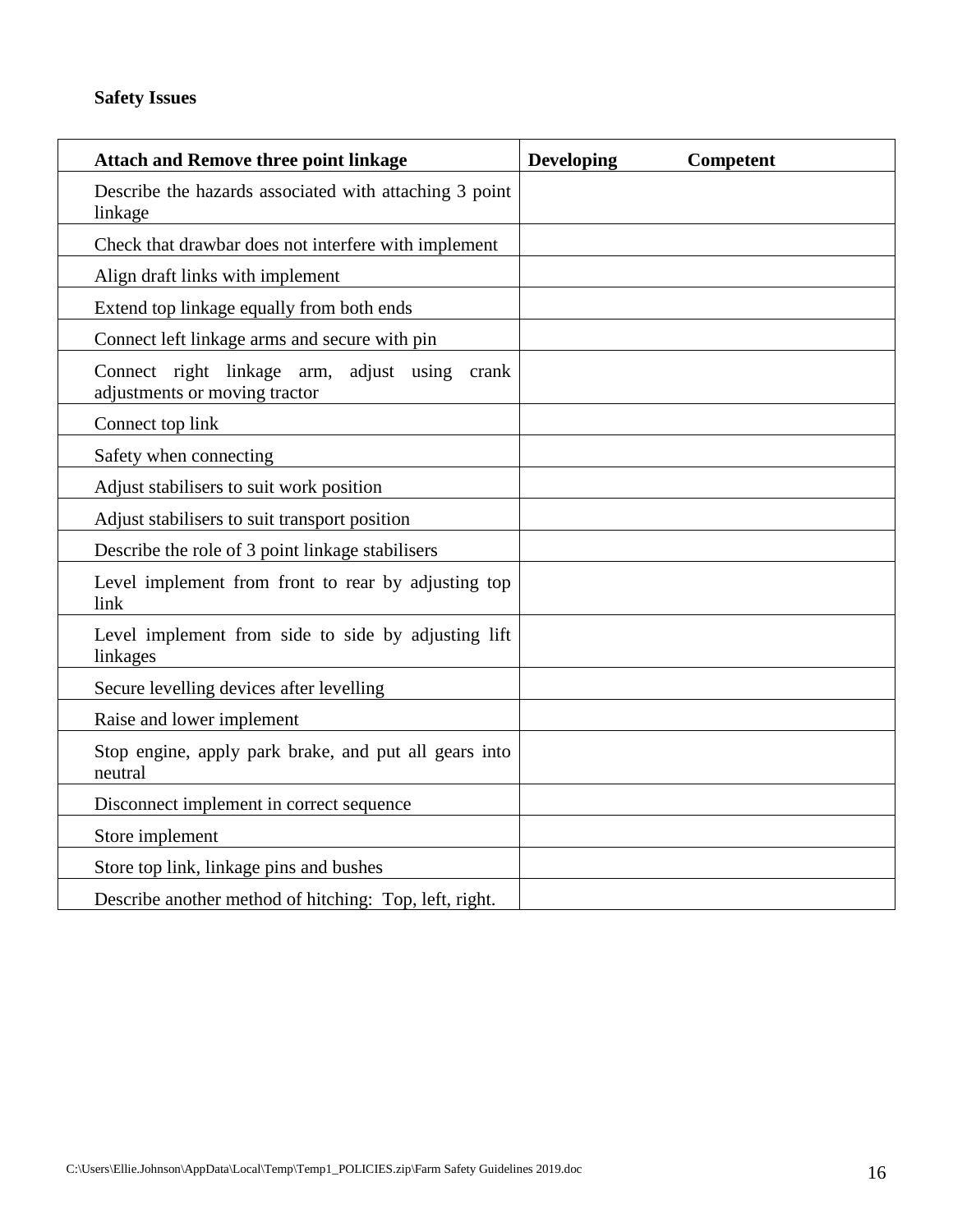

# St Catherine's Catholic College Singleton

## **Procedure for arrival of animals at St Catherine's Catholic College**

All animals on arrival will have the following completed:

- $\triangleright$  Backlined or drenched
- $\triangleright$  All NLIS or identification numbers will be recorded
- $\triangleright$  Vendor declarations will be filed in the Ag Office
- $\triangleright$  All cattle will be weighed and weights recorded in diary
- $\triangleright$  All cattle and sheep will be ear tagged for school identification ie Cattle Q1: Q for Quirindi and 1 for the number of animals in that group.
- $\triangleright$  All cattle may have nose rings fitted (only when behaviour requires it)
- $\triangleright$  All records will be recorded in the following book.
- $\triangleright$  Any animal welfare matters and animal management activities must be recorded in the farm diary on the date carried out.

Refer to Animals in Schools and what is required